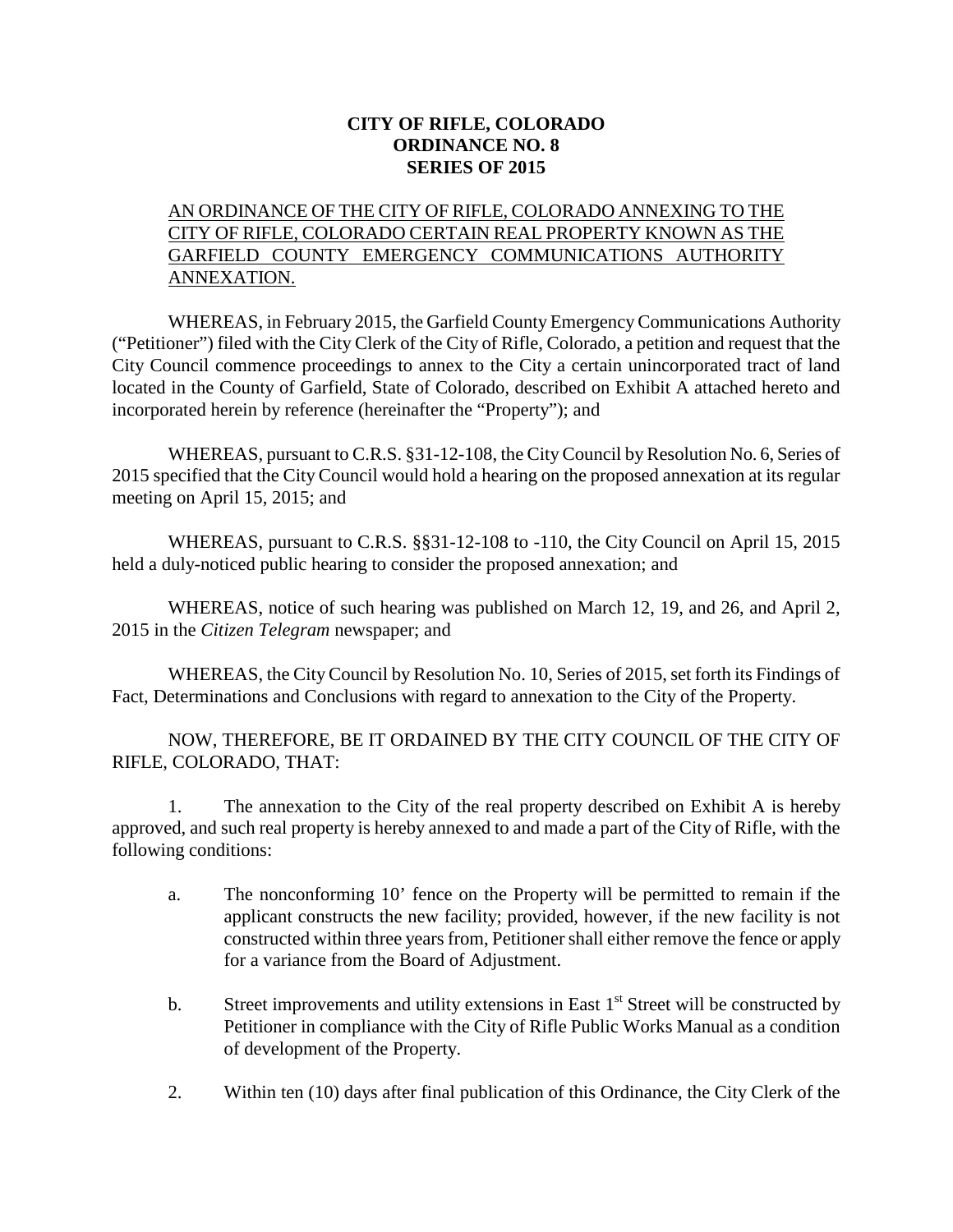City of Rifle, Colorado Ordinance No. 8, Series of 2015 Page 2 of 3

City of Rifle, Colorado, on behalf of the City shall:

- a. File one (1) copy of the Annexation Map and the original of this Annexation Ordinance in the office of the City Clerk of the City of Rifle, Colorado;
- b. File for recording three (3) certified copies of this Annexation Ordinance and three (3) copies of the Annexation Map, containing a legal description of the annexation parcel, with the County Clerk and Recorder of Garfield County, Colorado, with directions to the Garfield County Clerk and Recorder to file one certified copy of this Annexation Ordinance and one copy of the Annexation Map with the Division of Local Government of the Department of Local Affairs of the State of Colorado and one certified copy of this Annexation Ordinance and one copy of the Annexation Map with the Colorado Department of Revenue;
- c. File one certified copy of this Annexation Ordinance and one copy of the Annexation Map in the office of the County Assessor of Garfield County, Colorado.

INTRODUCED on April 15, 2012, read by title, passed on first reading, and ordered published by title as required by the Charter.

INTRODUCED a second time at a regular meeting of the Council of the City of Rifle, Colorado held on May 6, 2015, passed without amendment, approved, and ordered published in full as required by the Charter.

Dated this \_\_\_ day of \_\_\_\_\_\_\_\_\_\_\_\_\_\_\_\_\_, 2015.

CITY OF RIFLE, COLORADO

BY \_\_\_\_\_\_\_\_\_\_\_\_\_\_\_\_\_\_\_\_\_\_\_\_\_\_\_\_\_\_\_\_

Mayor

ATTEST:

City Clerk

\_\_\_\_\_\_\_\_\_\_\_\_\_\_\_\_\_\_\_\_\_\_\_\_\_\_\_\_\_\_\_